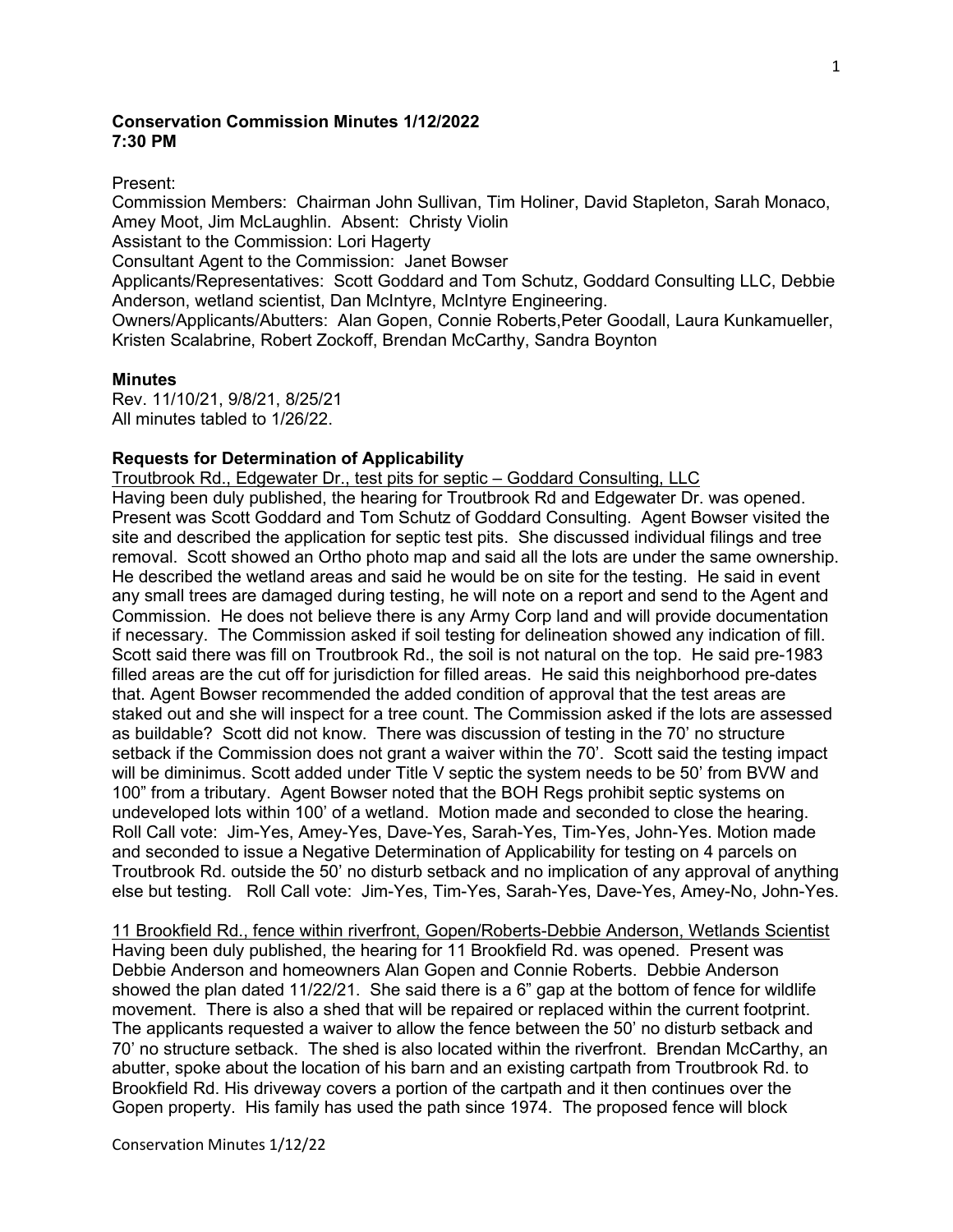access for use of the path. He also said he could show Commission members the area where water flows during rainstorms. Another abutter on Troutbrook agreed there is an existing cartpath. Connie Roberts said the 7' high vinyl fence is proposed for privacy. She stated that her deed does not show any easement. She expressed concerns about people in her yard late at night, dirt bikes on her property, and said that is the reason for the fence. The Chairman said the Commission will rule on any negative impact on the wetland from the fence, that is their jurisdiction. Agent Bowser visited the site with the Chair and recommended approval with the 6 special conditions listed in her memo dated 1/9/2022. The applicant requested a waiver from the waiver fee for a fence within the 50'-70' no structure setback. There was further discussion of a drainage channel by the abutter. Agent Bowser and Debbie Anderson did not observe a drainage channel during their site visits. Agent Bowser suggested Mr. McCarthy have his expert supply input if he so desires. The Commission said 1963 subdivision plans do not show a cart path. The Commission said if work has been done in the riverfront, it should be documented and come before the Commission. The Chairman added the 6" gap at the bottom of the fence will allow for any water flow that occurs. The Commission believes it is the fence that is within their jurisdiction and any easement is outside their jurisdiction. Motion to close the hearing made and seconded. Roll Call vote: Jim-Yes, Tim-Yes, Sarah-Yes, Dave-Yes, Amey-Yes, John-Yes. Motion made and seconded to approve the waiver of setback for 70' no structure zone and waive the waiver fee as requested by the applicant. Roll Call vote: Jim-Yes, Tim-Yes, Sarah-Yes, Dave-abstained, Amey-Yes, John-Yes. Motion made and seconded to issue a Negative Determination of Applicability for construction of a fence within a jurisdictional area with 6 special conditions as listed in Agent Bowser memo. Roll Call vote: Jim-Yes, Tim-Yes, Sarah-Yes, Dave-Yes, Amey-Yes, John-Yes.

### **Notice of Intent**

144- 2 Raleigh Rd., septic, well and garage addition, Kunkamueller, McIntyre Engineering No DEP number had been issued at the time of the hearing. Having been duly published, the hearing for 2 Raleigh Rd. was opened. Present was Dan McIntyre, McIntyre Engineering. He presented the plan dated 12/6/21. The septic system is within the 50' no disturb setback and the leaching field is outside the 50' no disturb setback. The new leaching field will be raised to be above groundwater. The lawn area will be restored with plantings. The plan also proposed a new well in the lawn area with access to be through the lawn area. The garage renovation is for living space and added garage space. They propose to remove 1,000 sq. ft. of driveway to reduce the driveway impervious surface area and replace with roof runoff infiltration trenches. Agent Bowser inspected the site and reviewed her comments and concerns outlined in her 11/9/22 memo.

3 Waivers are being requested:

Waiver for wetland delineation after Dec. 2

Waiver for tanks and septic within 50'-70' no structure setbacks

Waiver from waiver fees

There was discussion of removing the wetland delineation from the plan as shown in the left corner of the lot. Agent Bowser agreed based on her field observations during her site inspection. Scott Goddard affirmed the wetland line. An abutter asked about proximity to his well location. Dan McIntyre said if there is a discrepancy in the abutter well location and what he has documented on the plan from the Board of Health, he wants to straighten that out. He requested to meet on site with the abutter to confirm exact well location. Agent Bowser suggested erosion control to prevent run off to the road. The Commission said compost sock is adequate. Dan McIntyre requested a continuance to the meeting of 1/26/22 and will send that in writing. The Commission agreed to the request.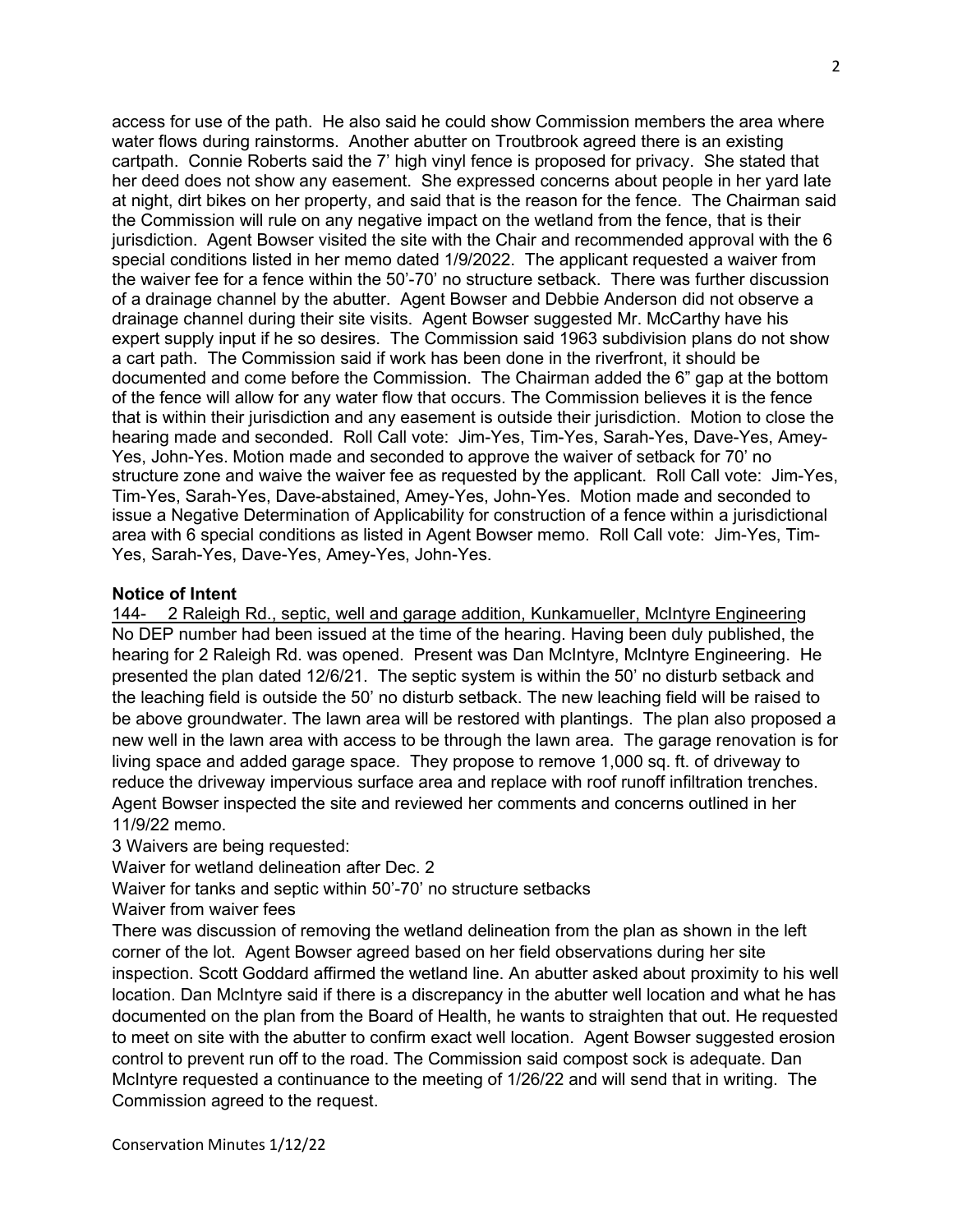144- 871 7 Claybrook Rd. Cont. NOI – Debbie Anderson, Wetland Scientist requested a continuance in writing to the meeting of 2/23/22 and the Commission granted the request.

# **Minor Change**

144-815 6 Sterling Dr., Kristen Scalabrine

Agent Bowser said Joyce Hastings of GLM Engineering requested a small change to the footprint of the pool and moved if further from wetland. Agent Bowser labeled it a minor change. She recommended the Commission vote to accept the de minimus change. Motion made and seconded to accept the change. Roll Call vote: Jim-Yes, Tim-Yes, Sarah-Yes, Dave-Yes, Amey-Yes, John-Yes.

### **Discussion**

The Commission discussed Wylde Woods trail improvements.

Lori submitted the Annual Report to the Commission for approval. They recommended adding the number of acres to the CR acquired during the past year. The Chair will review Agent Bowser's recommended changes prior to submittal.

### **Agent's Report**

1. Updates on Active Order of Conditions, Permits, Compliance, Enforcement and Wetland Protection Issues-Agent Bowser stated that the volume of OOC monitoring and compliance work and needed oversight remains high.

2. Update Re: Agent's Application in Response to Town RFQ for Consulting Services-Agent Bowser updated the Commission that a draft contract will be sent to her and the Chair for review, to be followed by review and a vote by the Commission, then the Selectmen will vote to ratify her contract.

3. Update on proposed 0 Pleasant St. Subdivision/Cluster Development in Natick Abutting Dover Wetland Resource Areas-Agent Bowser said Meadowbrook Rd. residents are concerned and there was discussion of cluster plans in general.

The Commission received a quick update on Hale Reservation from Amey Moot. She said the CR would be for 660 acres.

Meeting adjourned at 10:45 PM

### **Documents**:

Agent Bowser recommendation memos dated 1/9/22.

RDA & memo Troutbrook Rd./Edgewater Dr., Goddard Consulting, dated 11/24/21 Response memo Goddard Consulting, dated 1/11/22 in response to Agent memo 1/9/22 Legacy Engineering Plan, Troutbrook Rd., Sept. Test 11/6/21 stamp by Daniel J. Merrikin, P.E.

2 Raleigh Rd.- NOI Narrative McIntyre Engineering 12/13/21 NOI Waiver Request McIntyre Engineering 1/7/22 Septic System Design Plan McIntyre Engineering 12/6/21, rev. 1/11/22

Conservation Minutes 1/12/22